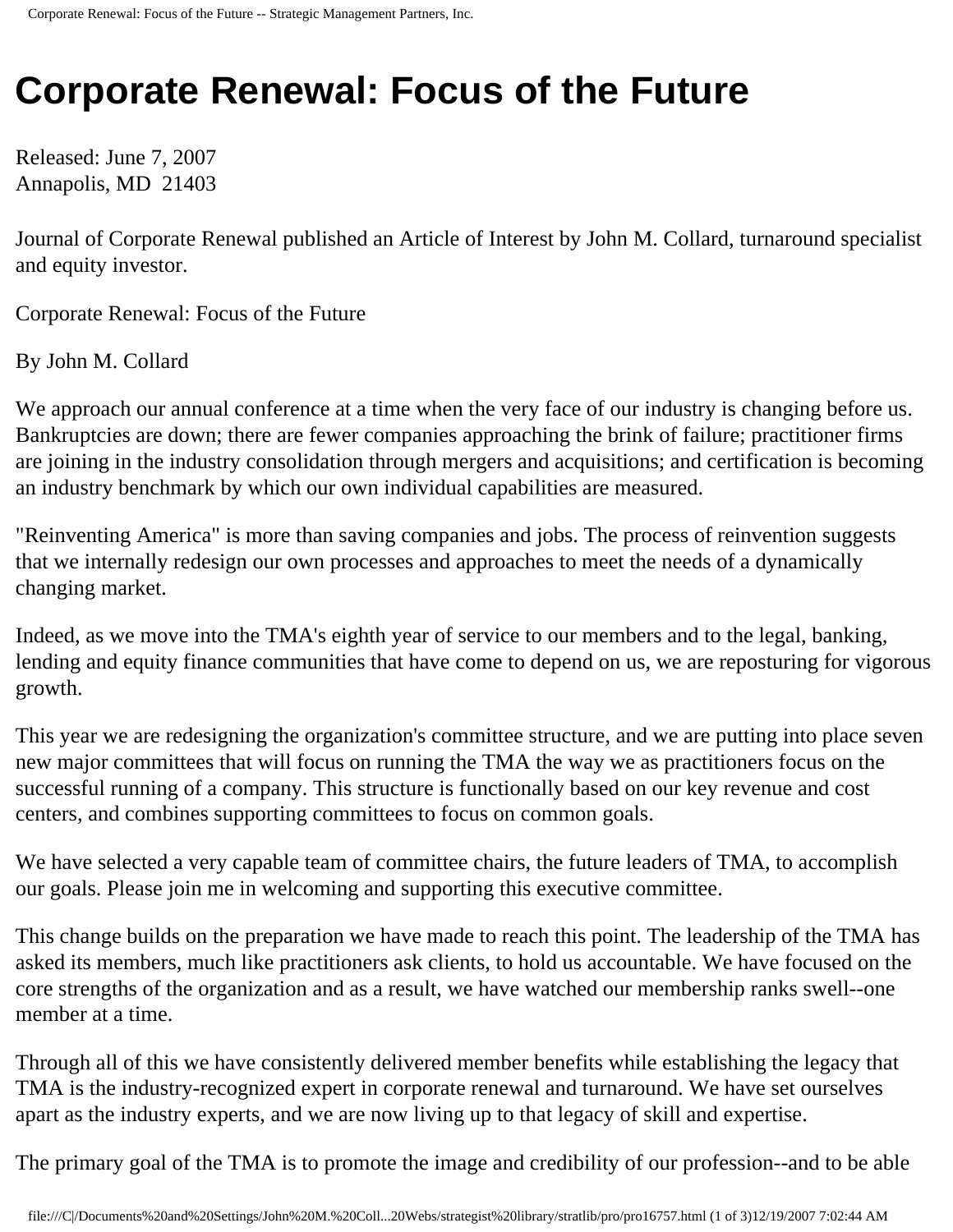to recognize the need for change, when change is necessary. For example, we have formed a public awareness campaign that includes publications like this newsletter, press releases, a legislative action arm and a speaker's bureau. We must make certain on every front that our potential referral sources are aware of the TMA and its members, know how to interact with the organization, and know that we are constantly putting our members closer to their potential clients.

I have asked incoming Vice Chairman Jack Butler to prepare a plan for the future of the organization in corporate renewal. We know that as practitioners we are changing the way we deliver benefits to our clients. We need to study how the impact of that transition affects our membership, our organization and the way we generate new business.

All of this comes at a time when we are planning for the future of the organization with one foot in the present. The fact that we can now elect future officers before they actually take office demonstrates maturity, that we are concerned about succession, and in giving our swelling leadership ranks ample time to prepare for smooth and coordinated transition.

For those members who desire to put on the mantle of leadership, there is an opportunity to demonstrate accomplishment and move through the organization to the highest ranks of leadership. We welcome your commitment and desire to help lead this entrepreneurial organization. We are a group of corporate pioneers, and in that sense, we will always be on the cutting edge of both transition and change.

Our primary growth will come from the ten new chapters that we ratify this year; a result of leaders around the country with the vision to bring the message of corporate renewal to the constituency in their area. This is a testament to the legacy that the TMA--professionals in corporate renewal--are in demand in the nineties.

Each year we build on the achievements of the prior period. We made good strides this year following the teaming concept put forth by Bill Hass. Please join me in sincerely thanking Bill for his time, efforts and accomplishments.

This is the year for accountability. Please call me with your thoughts and comments to make 1995 a great year.

## About the Author

John M. Collard, is Chairman of Annapolis, Maryland-based Strategic Management Partners, Inc. (410- 263-9100, [www.StrategicMgtPartners.com](http://www.strategicmgtpartners.com/) ), a nationally recognized turnaround management firm specializing in interim executive leadership, asset recovery, and investing in underperforming companies. He is Past Chairman of the Turnaround Management Association, a Certified Turnaround Professional, and brings 35 years senior operating leadership, \$85M asset recovery, 40+ transactions worth \$780M+, and \$80M fund management expertise to run troubled companies, and advise company boards, litigators, institutional and private equity investors.

## Reference: